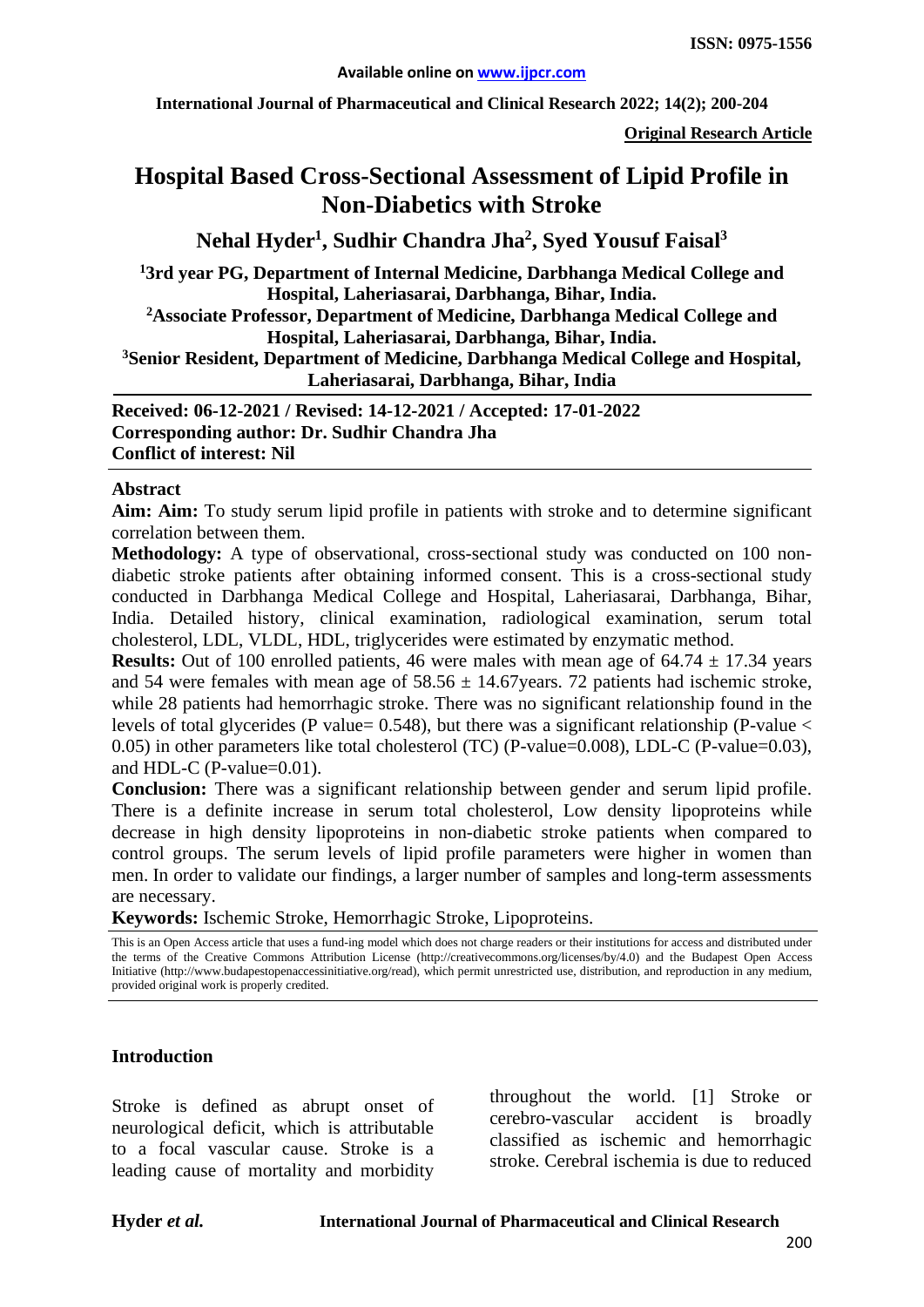blood flow for several second if it persists for minutes, infarct or brain tissue death occurs. Intracranial hemorrhage due to bleeding into or around the brain may produces stroke. According to the India stroke factsheet updated in 2012, the estimated age-adjusted prevalence rate for stroke ranges between 84/100,000 and 262/100,000 in rural and between 334/100,000 and 424/100,000 in urban areas.[2]

A hemorrhagic stroke is also called an intra-cerebral hemorrhage. It occurs when a blood vessel ruptures, and blood accumulates in the tissue around the rupture. This puts pressure on the brain and causes a loss of blood to the surrounding areas. An ischemic stroke happens when blood flow through the artery that supplies oxygen-rich blood to the brain becomes blocked.

Dyslipidemia is a modifiable risk factor for stroke. Aggressive management of dyslipidemia decreases the risk of stroke. Recent studies have shown that hypercholesterolemia is a moderate risk factor for stroke. [3] Elevated plasma concentrations of low-density lipoproteins (LDL) and low high-density lipoproteins (HDL) are associated with an increased risk of atherosclerosis. [3] Freiberg et al. showed that it is possible to predict mortality associated with cardiovascular diseases in the next 30 years by determining the level of cholesterol in the youth and adults. [4]

Carotid and vertebral artery atherosclerosis is associated with hypercholesterolemia patients with elevated lipid levels are at higher risk of atherothrombotic brain infarction than those with normal values and this applies mainly to premature ischemic stroke. So, dyslipidaemia has emerged clearly as a major risk factor associated with increased risk of<br>atherosclerosis either alone or in atherosclerosis either alone or in combination with other risk factors in young stroke patients.

#### **Methodology:**

A type of observational, cross-sectional study was conducted on 100 non-diabetic stroke patients after obtaining informed consent. This is a cross-sectional study conducted in Darbhanga Medical College and Hospital, Laheriasarai, Darbhanga, Bihar, India.

#### **Inclusion criteria:**

Patients with ischemic stroke or hemorrhagic stroke; and are non-diabetic.

#### **Exclusion criteria:**

Patients with diabetes mellitus, on drugs for dyslipidemia, on dietary modification for dyslipidemia, or/and having cerebral infarct associated with trauma or tumour.

## **Methodology**

Detailed history, clinical examination, radiological examination, serum total cholesterol, LDL, VLDL, HDL, triglycerides were estimated by enzymatic method.

#### **Results:**

Out of 100 enrolled patients, 46 were males with mean age of  $64.74 \pm 17.34$ years and 54 were females with mean age of  $58.56 \pm 14.67$  vears. 72 patients had ischemic stroke, while 28 patients had hemorrhagic stroke.

| Table 1: Distribution of gender, age, and type of stroke in patients |  |  |
|----------------------------------------------------------------------|--|--|
|                                                                      |  |  |

| Variable            |        | Number $(\%)$     |
|---------------------|--------|-------------------|
| Gender              | Male   | 46 (46%)          |
|                     | Female | 54 (54%)          |
| Mean age (in years) | Male   | $64.74 \pm 17.34$ |
|                     | Female | $58.56 \pm 14.67$ |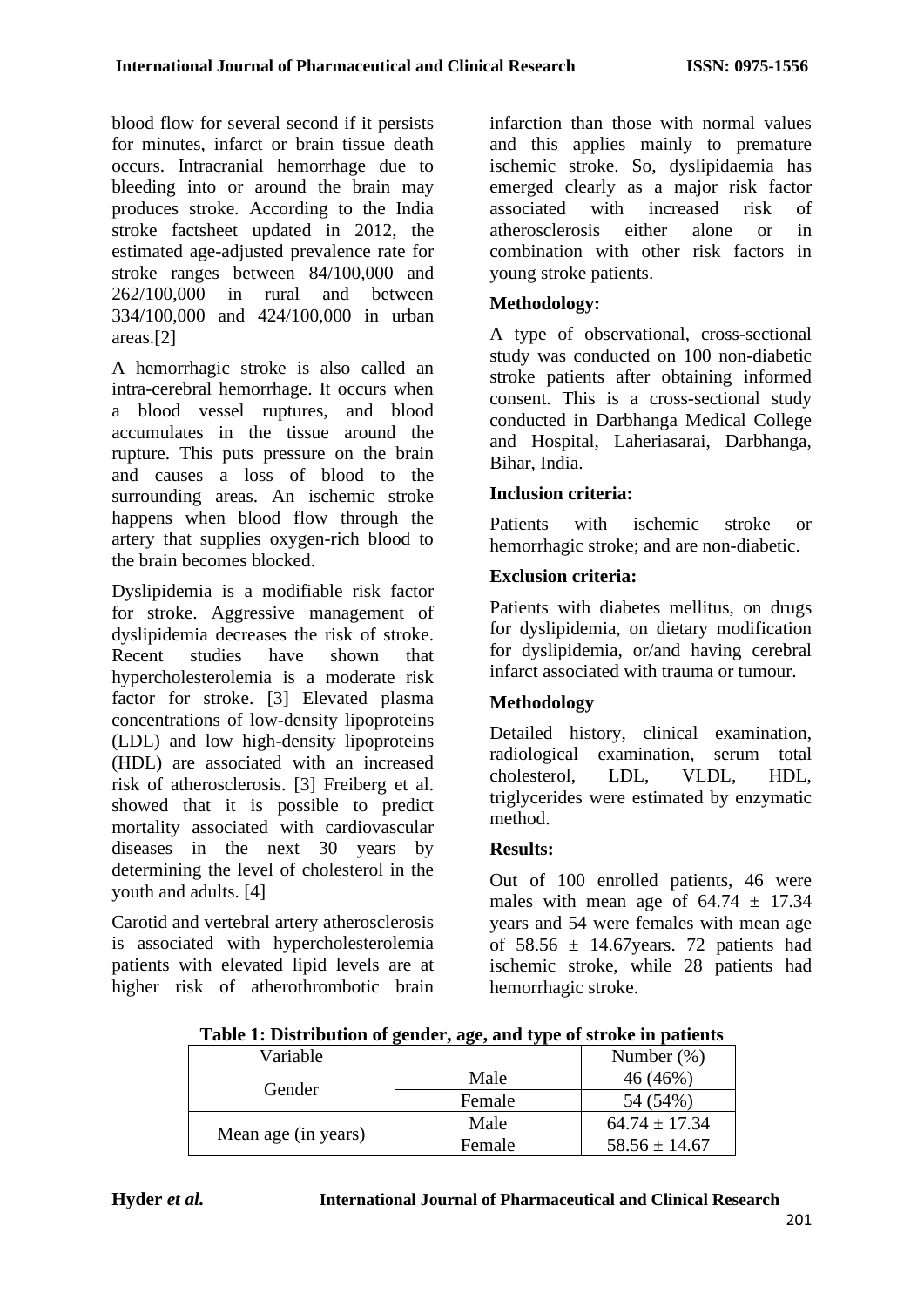| Stroke | Ischemic stroke    | $12\%$   |
|--------|--------------------|----------|
|        | Hemorrhagic stroke | 28 (28%) |

After analysis of serum lipid profile of both males and females, it was found that the serum levels of these parameters were higher in women than men. There was no significant relationship found in the levels of total glycerides ( $\overline{P}$  value= 0.548). but there was a significant relationship (Pvalue  $< 0.05$ ) in other parameters like total cholesterol (TC) (P-value=0.008), LDL-C (P-value=0.03), and HDL-C (Pvalue=0.01).

| Variable                       | Males              | Females            | P-value |
|--------------------------------|--------------------|--------------------|---------|
| Total glycerides (mg/dl)       | $122.07 \pm 55.77$ | $128.06 \pm 57.38$ | 0.548   |
| Total cholesterol (TC) (mg/dL) | $175.80 \pm 43.10$ | $192.4 \pm 46.15$  | 0.008   |
| $LDL-C$ (mg/dL)                | $115.28 \pm 38.57$ | $128.10 \pm 4121$  | 0.03    |
| $HDL-C$ (mg/dL)                | $36.03 \pm 10.17$  | $39.90 \pm 10.64$  | 0.01    |

| Table 2: Comparison of Serum Lipid Profile by Gender |  |  |
|------------------------------------------------------|--|--|
|                                                      |  |  |

#### **Discussion:**

A stroke is a medical condition in which poor blood flow to the brain causes cell death. There are two main types of strokes: ischemic, due to lack of blood flow, and hemorrhagic, due to bleeding. [7] Both cause parts of the brain to stop functioning properly. The symptoms of a stroke can be permanent. A stroke or TIA often requires emergency care. [7]

According to our study, 54% of patients with stroke were women and 46% were men; this finding is in line with the results of a study by Iranmanesh et al. (55% women and 45% men) [8]. The mean age of stroke in the Netherlands was reported to be 73.4 years, while the mean age for men and women in Sweden was 73.1 and 79.7 years, respectively. [5] In addition, in a study by Iranmanesh et al., the average age of stroke was 70.32 and 64.25 years in women and men, respectively [6]; our results are consistent with these reports.

An ischemic stroke happens when blood flow through the artery that supplies oxygen-rich blood to the brain becomes blocked. Blood clots often cause the blockages that lead to ischemic strokes. A hemorrhagic stroke happens when an artery in the brain leaks blood or ruptures

(breaks open). The leaked blood puts too much pressure on brain cells, which damages them. High blood pressure and aneurysms—balloon-like bulges in an artery that can stretch and burst—are examples of conditions that can cause a hemorrhagic stroke. In our study, majority of the patients (72%) had ischemic stroke, while only 28% of patients had hemorrhagic stroke. In a study conducted by Virani SS et al also, most strokes (87%) were ischemic strokes. [9]

The results of the present study showed that there is a significant association between gender and serum levels of TC, LDL-C, and HDL-C in stroke patients; in other words, the serum levels of all three factors were higher in women than men. The serum level of TG and the mean age of stroke events were also higher in women, although the difference was not statistically significant. In this regard, Tohidi et al. [10] showed a genderdependent relationship between the level of serum lipids and the incidence of IS. The findings showed that the levels of TC, LDL-C, and HDL-C in women with IS had a direct relationship with IS.

A study on lipid profile in non-diabetics with stroke done by Sridharan,[11] in 2010, showed a definite increase in serum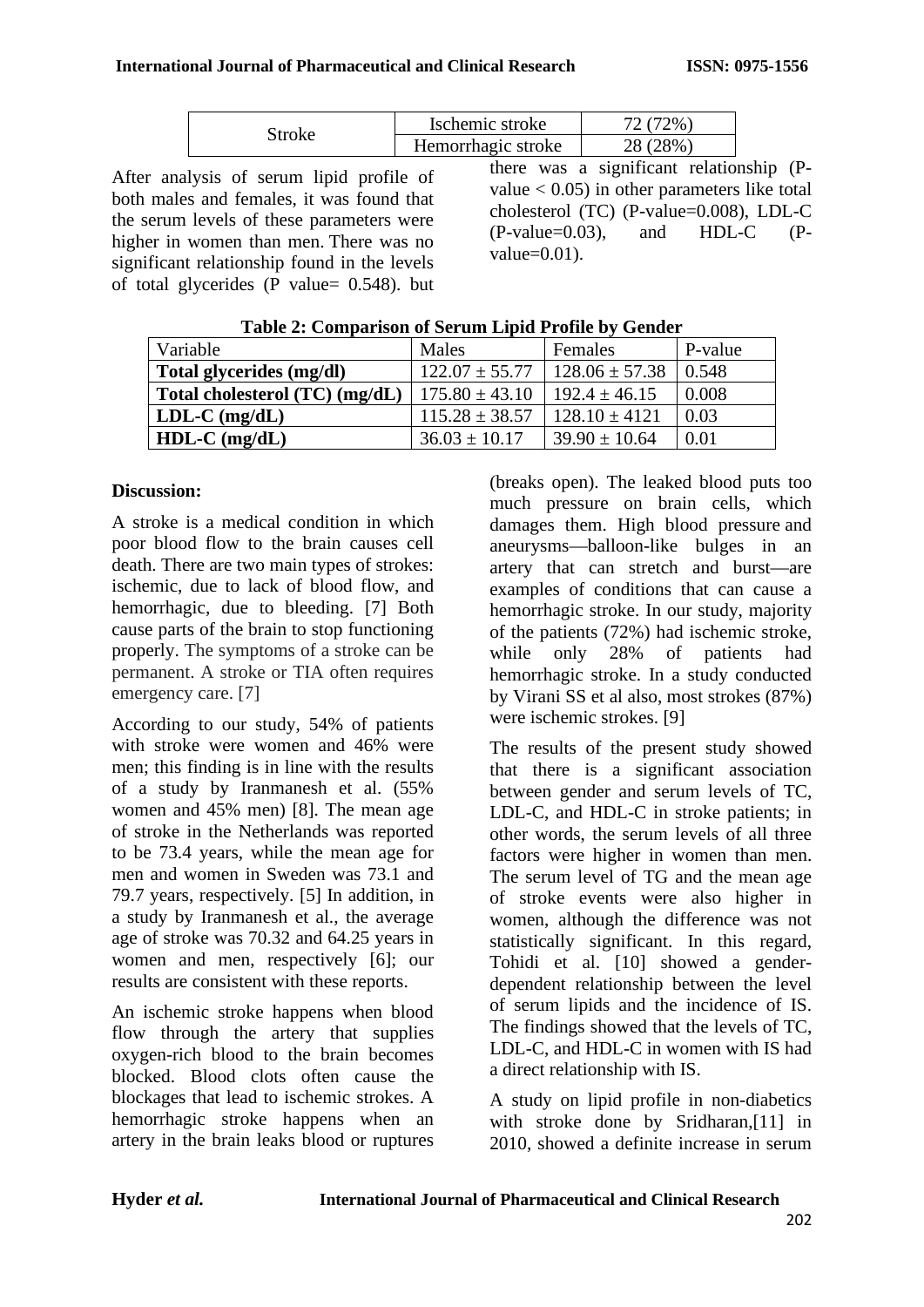TC in non-diabetic stroke patients when compared to control groups. In his study, he showed that both ischemic and hemorrhagic strokes are associated with increased cholesterol levels. Mohankar et al.,[12] in 1993, showed that increased LDL levels and low HDL levels were associated with atherosclerosis. Albucher et al. [13] study clearly indicated HDL cholesterol as the only lipid associated with stroke risk. He emphasized the need for the management of low HDL cholesterol in young patients regardless of atherosclerosis.

LDL-C is believed to be the most atherogenic lipoprotein. Majority of cholesterol in plasma is found in LDL-C. The present study revealed significant increase in levels of serum LDL-C in stroke patients, when compared to controls. This is in accordance with previous study by Sridharan [11], which also showed that raised levels of serum LDL cholesterol had significant risk of ischemic stroke in non-diabetics. Hachinski et al. [14] have showed positive correlation between LDL cholesterol levels and risk of stroke.

The serum triglyceride levels were significantly higher in cases of stroke patients than in controls. This observation is in full agreement with the studies conducted by Lipska et al. [15] and S. Dinesh Nayak et al. [16].

## **Conclusion:**

There was a significant relationship between gender and serum lipid profile. There is a definite increase in serum total cholesterol, Low density lipoproteins while decrease in high density lipoproteins in non-diabetic stroke patients when compared to control groups. The serum levels of lipid profile parameters were higher in women than men. In order to validate our findings, a larger number of samples and long-term assessments are necessary.

#### **References:**

- 1. Harrison's principles of medicine 18th edition.
- 2. stroke fact sheet India. [Last accessed on 2 december, 2021]. [http://www.sancd.org/Updated](http://www.sancd.org/Updated%20Stroke%20Fact%20sheet%202012.pdf) [%20Stroke%20Fact%20sheet%202012](http://www.sancd.org/Updated%20Stroke%20Fact%20sheet%202012.pdf) [.pdf.](http://www.sancd.org/Updated%20Stroke%20Fact%20sheet%202012.pdf)
- 3. Demchuk AM, Hess Dc, Brass L, Yatsu Fm. IS cholesterol a risk factor for stroke? Yes. Arch Neurol 1999; 56:1518-1520.
- 4. Freiberg JJ, Tybjaerg-Hansen A, Jensen JS, Nordestgaard BG. Non fasting triglycerides and risk of ischemic stroke in the general population. JAMA. 2008;300(18):2142-52.
- 5. Igase M, Kohara K, Igase K, Yamashita S, Fujisawa M, Katagi R, et al. Deep cerebral microbleeds are negatively associated with HDL-C in elderly first-time ischemic stroke patients. J Neurol Sci. 2013;325(1- 2):137-41.
- 6. Iranmanesh F, Zia-Sheykholeslami N, Vakilian A, Sayadi A. Relationship between white blood cell count and mortality in patients with acute ischemic stroke. Zahedan J Res Med Sci. 2014:16(6):16-9.
- 7. "What Is a Stroke?". www.nhlbi.nih.gov/. March 26, 2014. Archived from the original on 18 February 2015. Retrieved 26 February 2015.
- 8. Iranmanesh F, Vakilian A. Post stroke depression among Iranian patients. Neurosciences (Riyadh). 2009;14(2):148-51.
- 9. Virani SS, Alonso A, Aparicio HJ, Benjamin EJ, Bittencourt MS, Callaway CW, et al. heart [disease and](https://doi.org/10.1161/CIR.0000000000000950)  [stroke statistics—2021 update: a report](https://doi.org/10.1161/CIR.0000000000000950)  [from the American Heart Association](https://doi.org/10.1161/CIR.0000000000000950) [external icon.](https://doi.org/10.1161/CIR.0000000000000950) Circulation. 2021;143: e254–743.